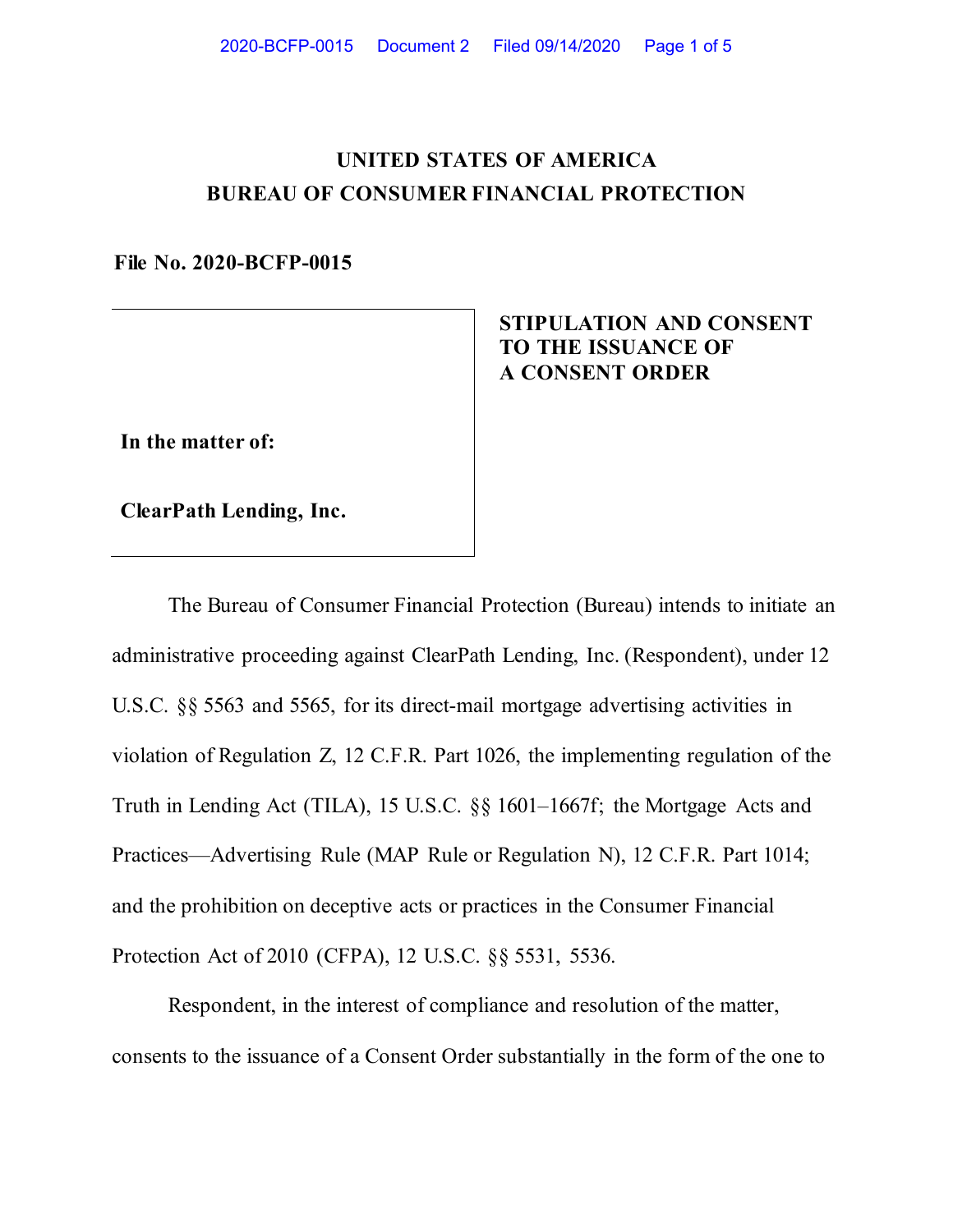which this Stipulation and Consent to the Issuance of a Consent Order is attached (Consent Order), and which is incorporated by reference.

In consideration of the above premises, Respondent agrees to the following:

## **Jurisdiction**

1. The Bureau has jurisdiction over this matter under §§ 1053 and 1055 of the Consumer Financial Protection Act of 2010 (CFPA), 12 U.S.C. §§ 5563, 5565.

## **Consent**

- 2. Respondent agrees to the issuance of the Consent Order, without admitting or denying any of the findings of fact or conclusions of law, except that Respondent admits the facts necessary to establish the Bureau's jurisdiction over Respondent and the subject matter of this action.
- 3. Respondent agrees that the Consent Order will be deemed an "order issued with the consent of the person concerned" under 12 U.S.C.  $\S$  5563(b)(4), and agrees that the Consent Order will become a final order, effective upon issuance, and will be fully enforceable by the Bureau under 12 U.S.C. §§ 5563(d)(1) and 5565.
- 4. Respondent voluntarily enters into this Stipulation and Consent to the Issuance of a Consent Order.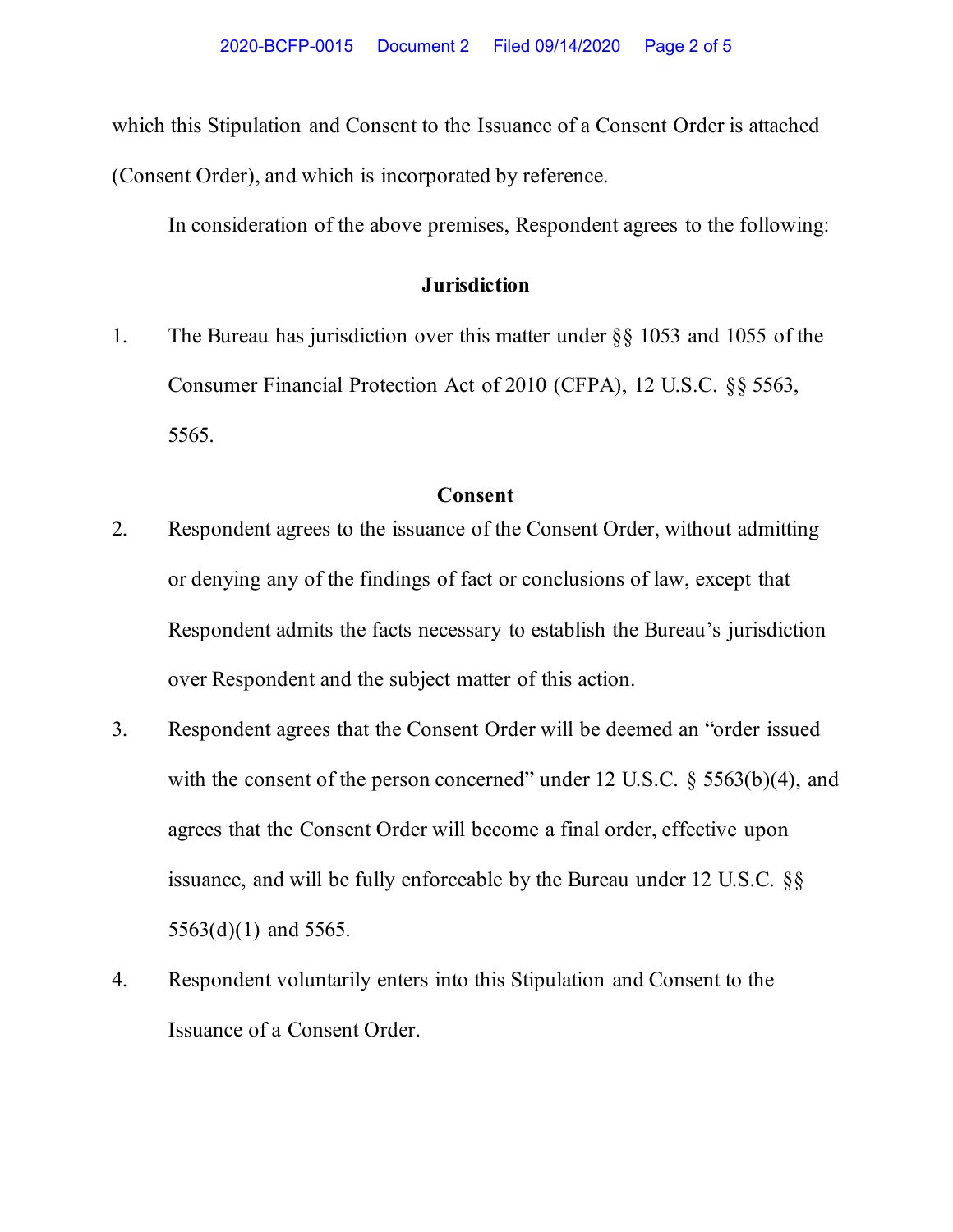- 5. The Consent Order resolves only Respondent's potential liability for law violations that the Bureau asserted or might have asserted based on the practices described in Section V of the Consent Order, to the extent such practices occurred before the Effective Date and the Bureau knows about them as of the Effective Date. Respondent acknowledges that no promise or representation has been made by the Bureau or any employee, agent, or representative of the Bureau, about any liability outside of this action that may have arisen or may arise from the facts underlying this action or immunity from any such liability.
- 6. Respondent agrees that the facts described in Section V of the Consent Order will be taken as true and be given collateral estoppel effect, without further proof, in any proceeding before the Bureau to enforce the Consent Order, or in any subsequent civil litigation by the Bureau to enforce the Consent Order or its rights to any payment or monetary judgment under the Consent Order.
- 7. The terms and provisions of this Stipulation and the Consent Order will be binding upon, and inure to the benefit of, the parties hereto and their successors in interest.
- 8. Respondent agrees that the Bureau may present the Consent Order to the Bureau Director for signature and entry without further notice.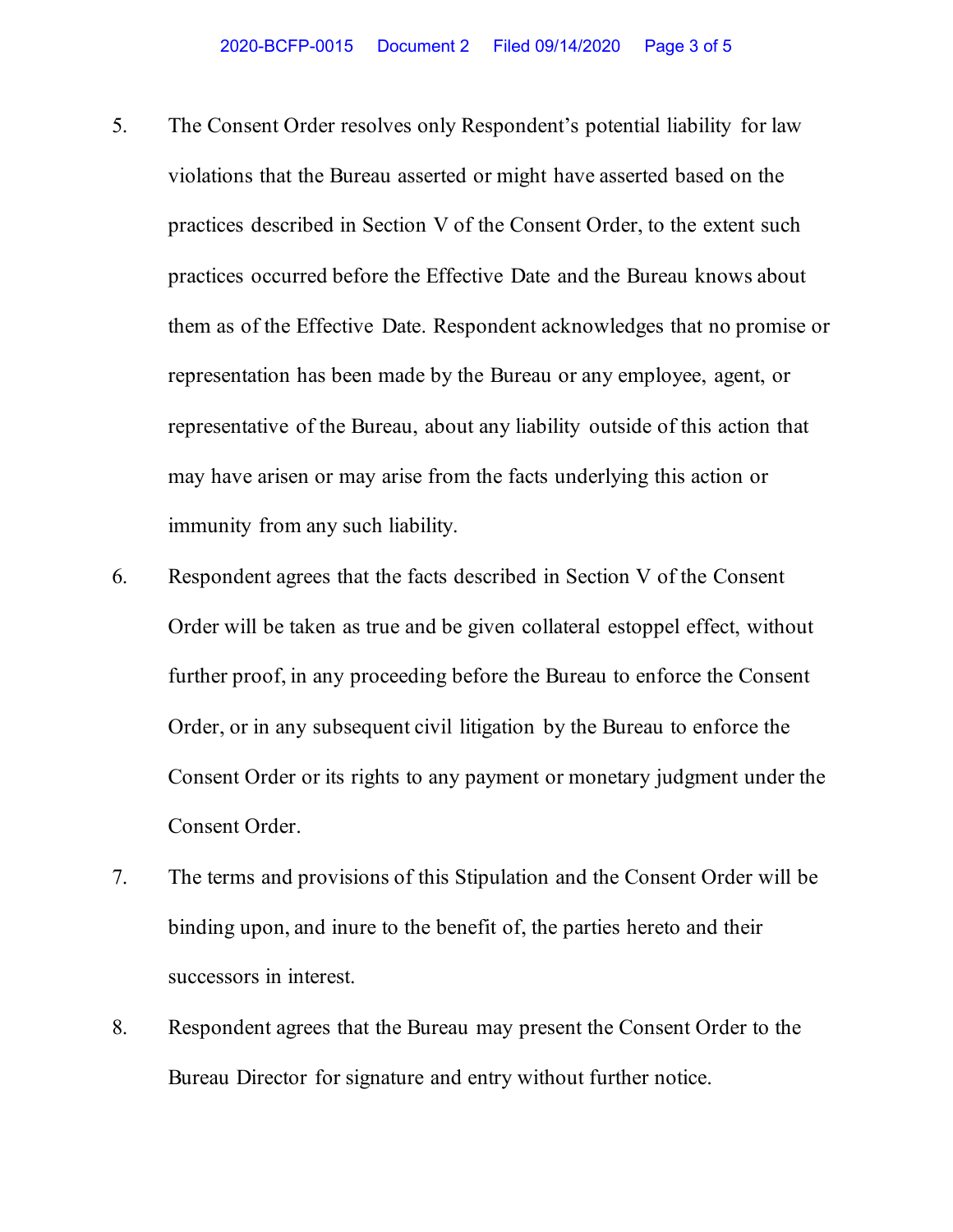## **Waivers**

- 9. Respondent, by consenting to this Stipulation, waives:
	- a. Any right to service of the Consent Order, and agrees that issuance of the Consent Order will constitute notice to Respondent of its terms and conditions;
	- b. Any objection to the jurisdiction of the Bureau, including, without limitation, under § 1053 of the CFPA, 12 U.S.C. § 5563;
	- c. The rights to all hearings under the statutory provisions under which the proceeding is to be or has been instituted; the filing of proposed findings of fact and conclusions of law; proceedings before, and a recommended decision by, a hearing officer; all post-hearing procedures; and any other procedural right available under § 1053 of the CFPA, 12 U.S.C. § 5563, or 12 C.F.R. Part 1081;
	- d. The right to seek any administrative or judicial review of the Consent Order;
	- e. Any claim for fees, costs or expenses against the Bureau, or any of its agents or employees, and any other governmental entity, related in any way to this enforcement matter or the Consent Order, whether arising under common law or under the terms of any statute, including but not limited to the Equal Access to Justice Act and the Small